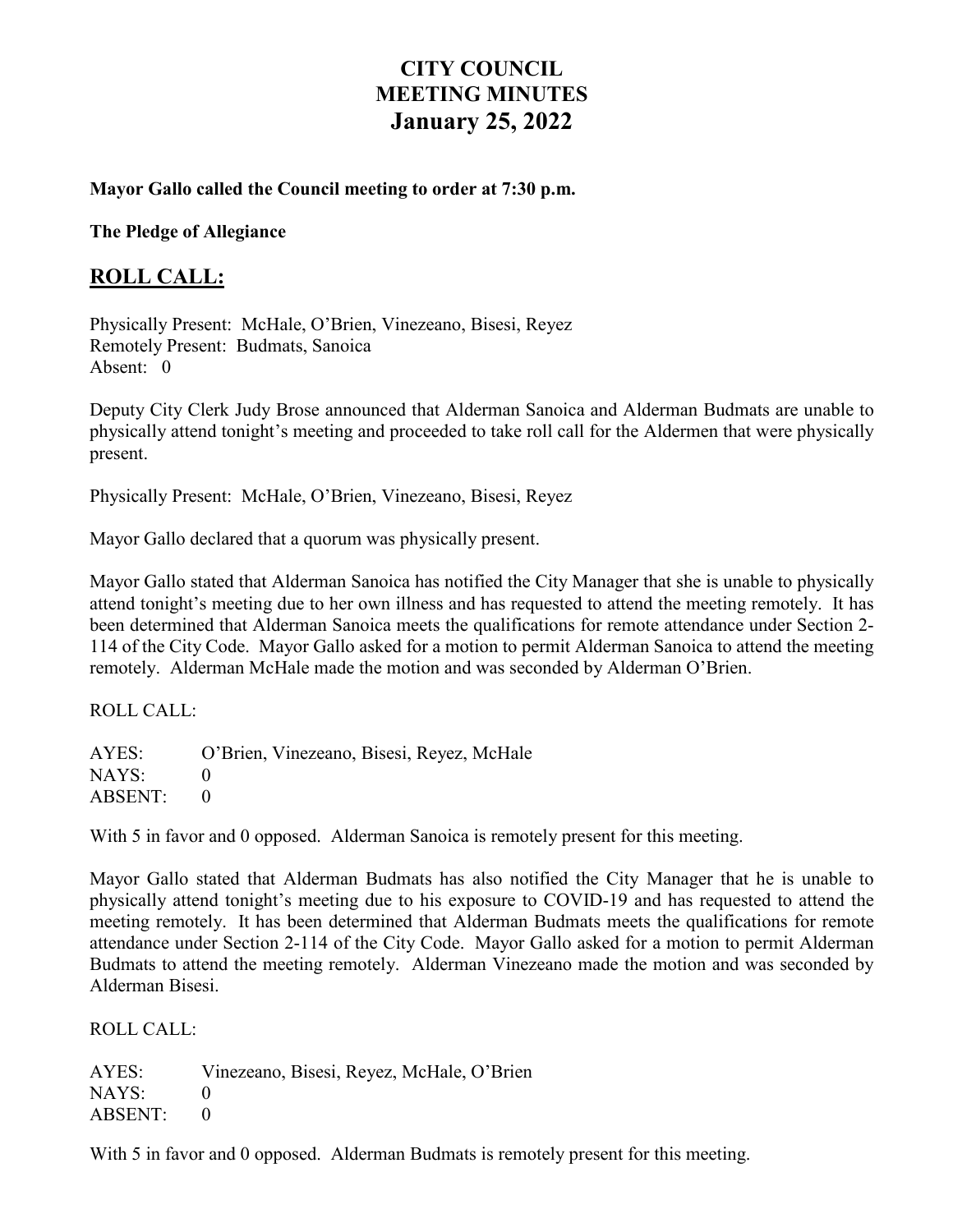January 25, 2022 City Council Meeting Minutes Page **2** of **11**

Mayor Gallo stated that Alderman Sanoica and Alderman Budmats will be able to participate in the meeting in the same capacity as those members physically present and will be called and counted for any vote taken during the meeting.

Members of the audience were reminded that the proceedings were being recorded for current and future broadcast.

**Staff Members Present**: City Manager Rob Sabo, Deputy City Clerk Judy Brose, Police Chief John Nowacki, Fire Chief Jeff Moxley, Deputy Fire Chief Pete Sutter, Director Public Works Rob Horne, Assistant Director Public Works JoEllen Charlton, Business Advocate Martha Corner and City Attorney Melissa Wolf

### **APPROVAL OF MINUTES:**

Mayor Gallo asked for motion to approve the Minutes of the January 11, 2022 City Council Meeting. Alderman McHale made the motion and was seconded by Alderman Vinezeano. A voice vote approved the Minutes as presented.

### **MOTION TO DEVIATE: None**

### **MAYOR'S REPORT:**

Mayor Gallo addressed the subject of in-person meetings and stated the following: Throughout the course of this pandemic I've tried to keep the subject of COVID-19 non-controversial and mainly focus on policy that beneficially impacts the City. Specifically, trying not to politicize the situation and by politicizing it, I mean use this virus to create discord or divide our decisions and behaviors on the Council. As the Mayor, I've simply tried to take measures that I believed were responsible, practical and in the best interest of all.

I understand there's recently been a level of concern over holding in-person meetings by two members of City Council. This was initiated publicly on January  $11<sup>th</sup>$  and has since carried on. As I address my position on the matter I believe it's important that everyone hear it simultaneously and one time only for this year.

Before proceeding I want to put it in perspective though. In March of 2020 I called a special meeting to declare a state of emergency for the City of Rolling Meadows. The subsequent meeting that was held on March 24th 2020 was arguably the first if not one of the first as a community to conduct the meetings in a virtual manner. We continued our virtual meetings until May 25 of 2021. That's because I have always been an advocate for technology and promoted the use of solutions available that allow us to maintain continuity of operations.

During those 15 months of virtual meetings I also said I would conduct those meetings based on the level of safety felt by the least secure member of the City Council. To that point I'd like to make clear that where we are today with this pandemic is not the same as the pandemic of that timeframe when I made that statement. Vaccine administration to US residents was in its infancy with the first Emergency Use Authorization by the FDA on December 11, 2020. It wasn't until March 18, 2021 when this country was promised 100 million vaccines in 100 days. The situation then that kept us in a virtual meeting environment is not the same as our situation today. For two members of the City Council who prefer that we go back to meeting virtually while the remaining members are comfortable and prefer continuing to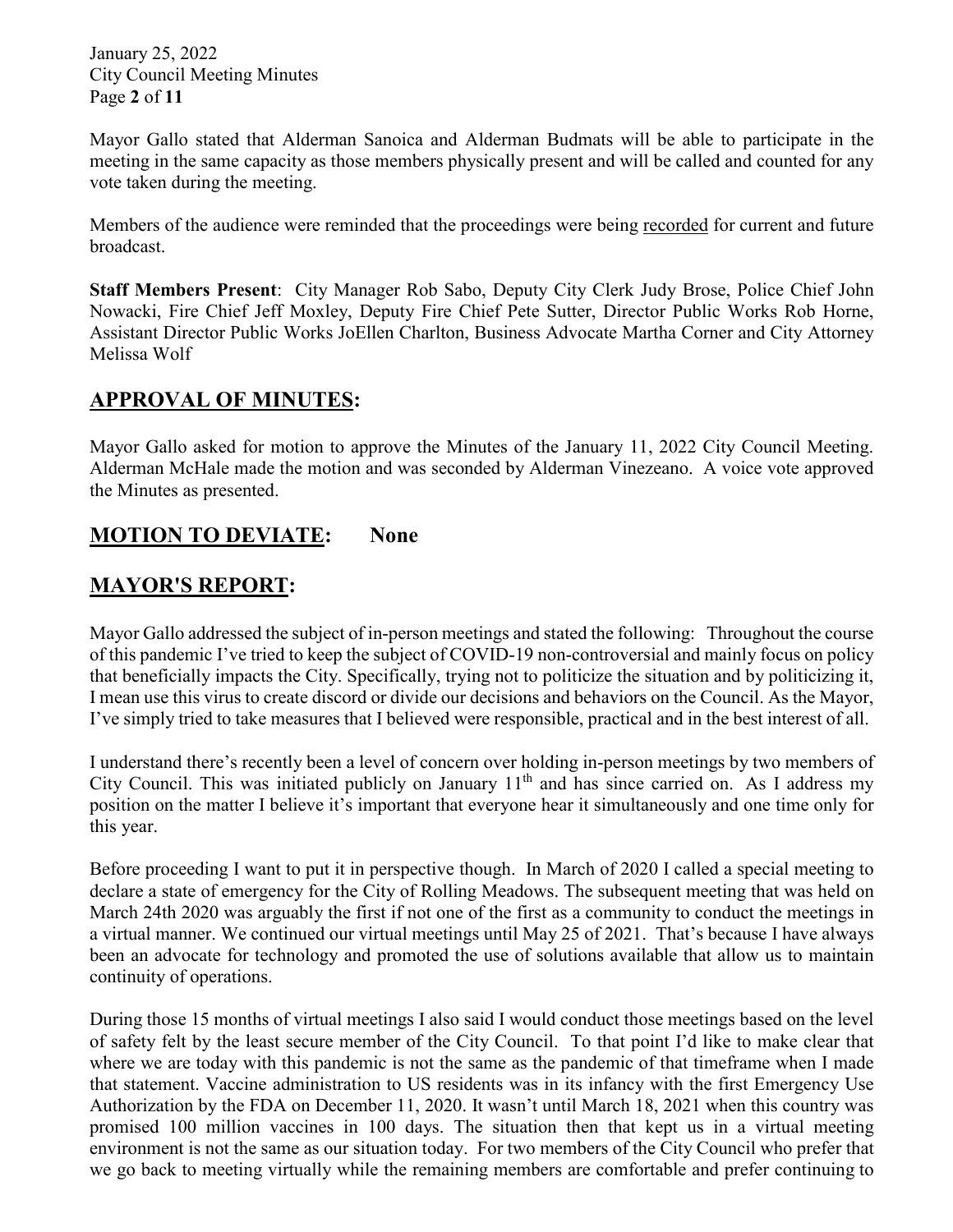January 25, 2022 City Council Meeting Minutes Page **3** of **11**

hold meetings in-person, I will not revert to virtual meetings by making the determination that in-person meetings are not practical or prudent just for peace of mind.

I don't agree in going that direction and I believe it sends the wrong message to the community. By me saying we need to meet virtually, also says we should not be anywhere else in public. But I understand we are volunteering our time and if the level of anxiety over these in-person meetings are disruptive to your personal or professional lives, I also understand you have to strike a balance.

In England they've decided to drop masks and COVID passports and treat COVID like any other illness. Stay home if you are sick.

In Australia, arguably the strictest continent and nation state government with the highest vaccination rate recently opened their borders to more than 23,000 backpackers encouraging them to travel and join their labor force while there.

More importantly, at home, we're telling our children to remain in person at school and they will not go back to virtual learning even though they endure the same statistics some may use to justify our virtual direction here. Our children are confined in small rooms with large class sizes. They all wear masks, they sit close together and have to unmask for lunch which many eat in their classrooms communally.

Additionally, our neighboring communities are continuing to hold in person meetings at this time. In some cases unmasked and nonetheless with the public in the same room. Now I'm not condoning, condemning or comparing ourselves to others and our neighbors.

Because I'm speaking entirely about in person meetings vs. virtual meetings for our City Council, I want to remind everyone what I said on January  $11<sup>th</sup>$  about the safety of our environment. This room is cleaned prior to our arrival and also after we leave. We have ultraviolet filtration in our HVAC system, we're spaced far apart from one another, we don't allow members of the public to share this space with us at this time, we wear masks and don't touch one another's devices or documents to avoid cross contamination or possible infection. We also have plexiglass dividers available should the Council want to use them.

In reality, people are far more likely to contract COVID outside of this environment during their regular and ordinary activities than they are to catch COVID in here and leave with it. Though possible NOT probable and we cannot exist in hypotheticals thinking what if I catch it in here.

Under section 7(e) of the Illinois Open Meetings Act identifies the Mayor as sole decision maker who determines whether it's practical or prudent to conduct meetings in-person or virtually. Based on my position and the knowledge that the majority of the Council prefers to continue our meetings in-person, this is how it will remain. Now I empathize with those who disagree. But the [7 day positivity rate](https://covid-dashboard.fsm.northwestern.edu/) has ultimately declined and we can presume or hope during the month of February the positivity rates will continue to portray the same downward trend. Thus allowing our peers a timeframe to get comfortable knowing we're continuing with in-person meetings.

Another thing to remember, which I've long since said, is when we assumed these roles as elected officials we had to forfeit our individual wants and needs because we now represent a broader set of needs. Those of our constituents.

As we move forward, if there's still individual reluctance by a member of this City Council to return, it's going to be up to the individual to figure out how they meet the demands of representing their Ward. If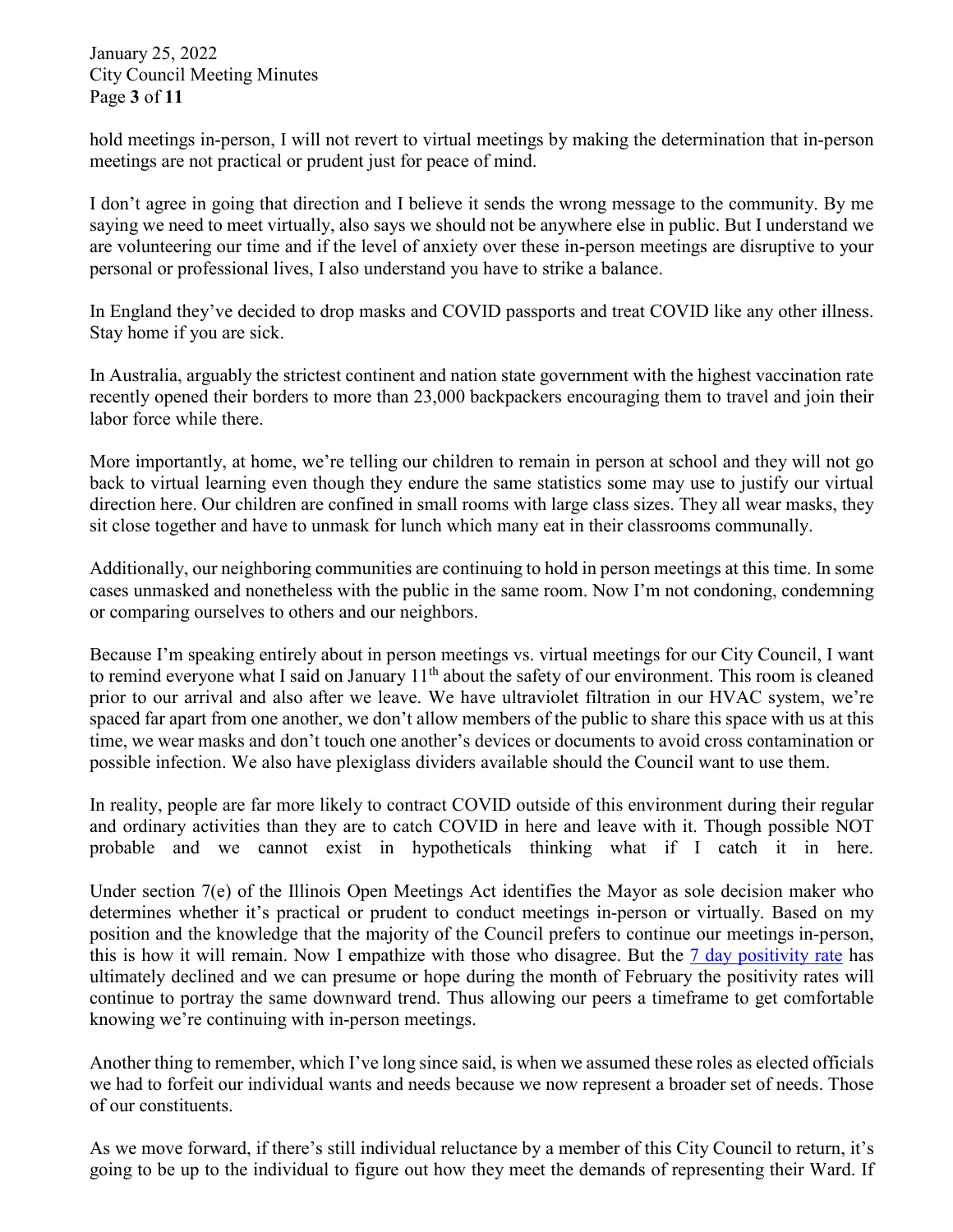January 25, 2022 City Council Meeting Minutes Page **4** of **11**

they're ill or meet two other criteria, we have a mechanism that allows for their remote participation. We have an obligation to be available to our residents in this setting.

I understand we maintain communications with our residents while meeting virtually but we are unable to be available to them in that capacity.

This leads to two final points I want to address. Last week, I provided Manager Sabo advanced notice during his and my regular weekly meeting that the City Council will need to initiate a determination on when, in the near future, we will sunset our state of emergency for the City of Rolling Meadows due to the COVID-19 pandemic and simply exist under the State's state of emergency. Our local state of emergency no longer affords us anything more advantageous than what we can receive under the State of Illinois'.

The second item has to do with evolving based on the lessons we've learned and continuing to learn throughout the course of this pandemic. Item #2 is our local Ordinance 19-43 "Attendance at Meetings by Means Other Than Physical Presence (Remote Attendance), which was adopted in October of 2019 and can be found in the City's Code of Ordinances in sec. 2-114, enabling remote or telephonic attendance to City meetings by up to 2 members of the City Council.

This ordinance was originally conceived and adopted prior to the pandemic under the premise that an individual was prevented from physically attending under certain conditions even though they wanted to engage in the meeting.

The composition of that ordinance never had in mind the constraints we faced through the course of this pandemic. To that point, this City Council is going to have to revisit this ordinance and evaluate what we can do technologically within the boundaries we're allowed for holding City Council meetings that offers a flexible, hybrid approach and affords a certain number of members the ability to attend remotely if necessary but attend more than telephonically while providing a seamless, well conducted meeting for those participating and anyone watching.

As I conclude these remarks please know, I'm not trying to incite a debate that attempts to refute or rebut my decision on keeping meetings in-person. I'm well aware a debate on this topic can go in circles. I'm not attempting to convince or persuade anyone to change their mind nor am I looking to be convinced or persuaded either. I understand this topic is sensitive. What everyone needs to understand is the following 3 things: First -- it's my decision -- at this time-- to keep our meetings in-person, 2. We have to consider sunsetting our local state of emergency and the third, we have to re-evaluate our existing remote attendance ordinance so it meets the demands of whatever the future may hold in order to keep moving forward because that's the only direction we should all be interested in going.

# **WARD REPORTS:**

Alderman Vinezeano stated that the congestion and traffic problems by Rolling Meadows High School have been brought up before and she is bringing it up again because she has received more complaints from residents. She wanted to let the residents know that the City is working on possible solutions to this problem.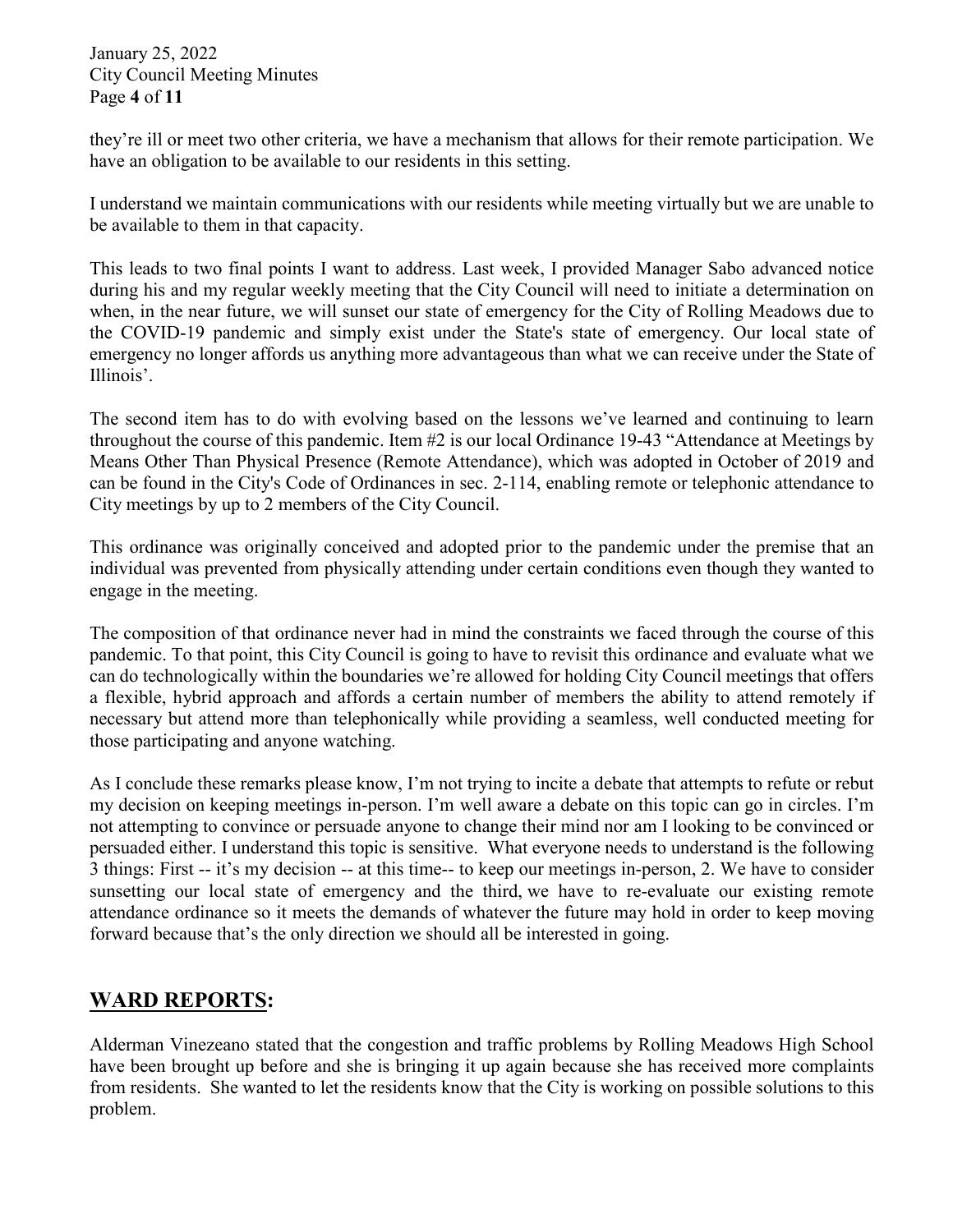January 25, 2022 City Council Meeting Minutes Page **5** of **11**

Alderman McHale stated that on January 17, 2022 the weather siren in Ward 1 was activated due to a malfunction. City Manager Rob Sabo advised that there was a malfunction of the weather siren in the Green Meadow Court area. City Staff responded to that siren and discovered that the battery backup system shorted out the control panel which caused the siren to be activated. This has been repaired and is completely functional and will be on the regular testing cycle which is the first Tuesday of each month. Alderman McHale clarified that these sirens don't typically go off randomly so if you hear a siren please heed warning and make sure everything's okay.

Alderman Sanoica stated that on January 24, 2022 at 11:40 p.m. police officers responded to The Stadium Sports Club in the 4000 Block of Algonquin Road in reference to a report of shots fired in the bar area. Once on scene, officers were able to locate three males who had received apparent gunshot wounds. This shooting stemmed from a physical altercation between the patrons. The investigation into this incident is still ongoing. One individual, a 33 year old male from Forest Park, Illinois is currently in police custody, he had sustained an injury to his hand during the altercation. The individual currently in custody is allegedly the person who fired the gun that struck a 38 year old male from Des Plaines, Illinois in the abdomen and this victim is in critical condition and is being treated at Lutheran General Hospital. The second victim, a 26 year old male from Elgin, Illinois was struck in the leg by a bullet during the incident and this individual was treated and released from the hospital. A huge thank you to the officers and the bar management from deescalating the situation and keeping the injuries to what they were for this incident yesterday. Alderman Sanoica will continue to work with City Staff and Police Chief Nowacki as additional details unfold.

# **MEETING OPEN TO THE PUBLIC FOR 20 MINUTES:**

Mayor Gallo stated that there was one person signed in that did not wish to speak but was available for any questions for item E on the agenda.

#### **PENDING:**

### **A) Ordinance No. 22-04 – Approve an Ordinance Confirming and Extending the State of Emergency within the City of Rolling Meadows Due to the COVID-19 Pandemic (2nd Reading)**

Mayor Gallo read the title into record and asked for a motion to adopt this Ordinance. Alderman Vinezeano made the motion and was seconded by Alderman Bisesi.

ROLL CALL:

AYES: Budmats, O'Brien, Vinezeano, Bisesi, Reyez, Sanoica, McHale NAYS: 0 ABSENT: 0

With 7 in favor and 0 opposed. This Ordinance was adopted.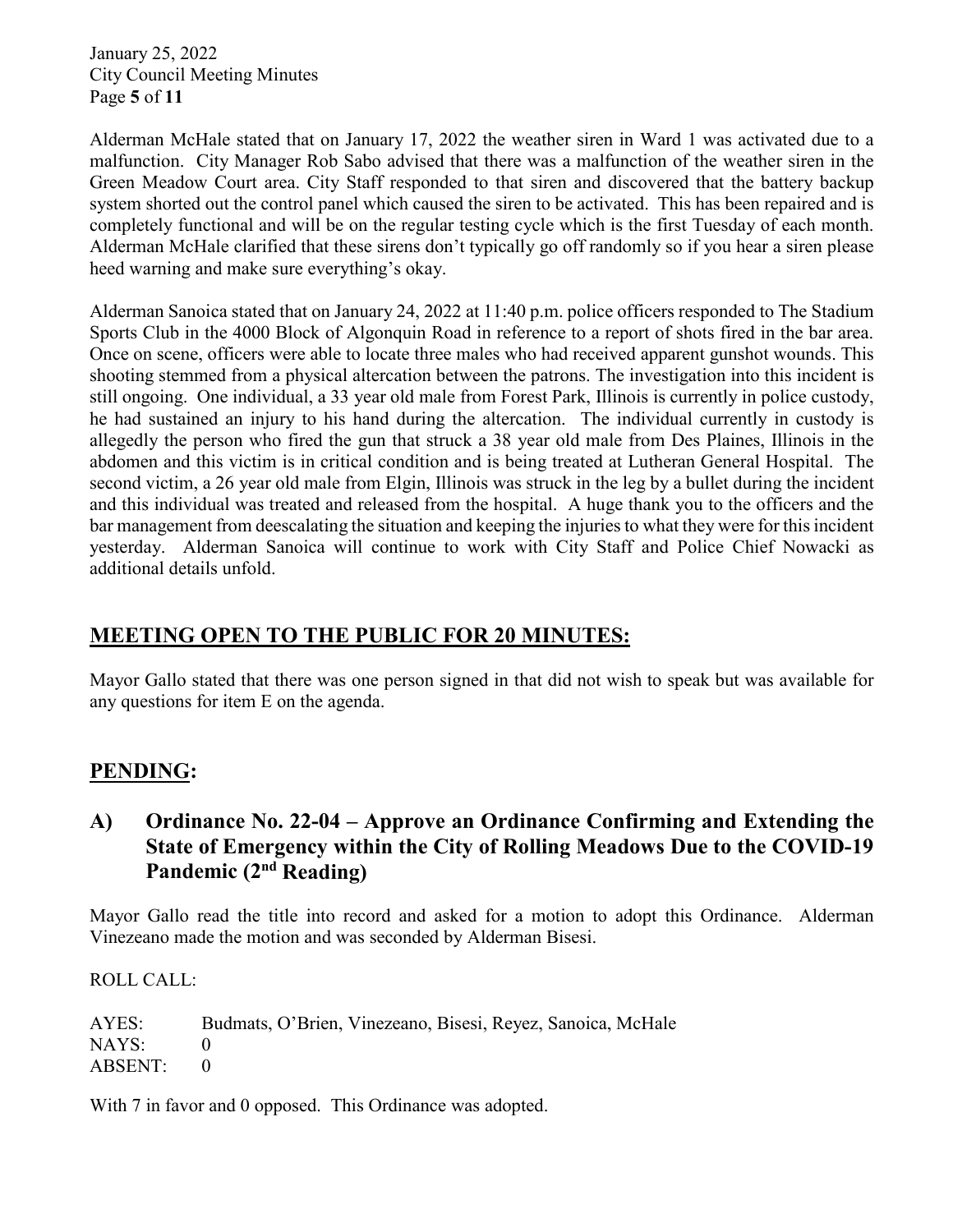#### **B) Ordinance No. 22-05 – Amend Pay Ranges for Seasonal and Intern Positions for the City of Rolling Meadows (2nd Reading)**

Mayor Gallo read the title into record and asked for a motion to adopt this Ordinance. Alderman O'Brien made the motion and was seconded by Alderman Vinezeano.

ROLL CALL: AYES: O'Brien, Vinezeano, Bisesi, Reyez, Sanoica, McHale, Budmats NAYS: 0 ABSENT: 0

With 7 in favor and 0 opposed. This Ordinance was adopted.

### **C) Ordinance No. 22-06 – Designate Representatives to the Northwest Suburban Municipal Joint Action Water Agency (NSMJAWA) for the City of Rolling Meadows (2nd Reading)**

Mayor Gallo read the title into record and asked for a motion to adopt this Ordinance. Alderman O'Brien made the motion and was seconded by Alderman Reyez.

ROLL CALL:

AYES: Vinezeano, Bisesi, Reyez, Sanoica, McHale, Budmats, O'Brien NAYS: 0 ABSENT: 0

With 7 in favor and 0 opposed. This Ordinance was adopted.

#### **CONSENT ORDINANCES (1st Reading):**

The Consent Ordinances in for first reading consists of three (3) items, items D thru F. Mayor Gallo asked if any Alderman wished to remove an item from the Consent Agenda for Ordinances. No items were removed.

Mayor Gallo declared it in order for one motion to consider the three (3) Ordinances in one motion without debate. Mayor Gallo asked for a motion to consider the Ordinances for 1<sup>st</sup> Reading. Alderman McHale made the motion and was seconded by Alderman O'Brien. Mayor Gallo read the titles into record.

## **D) Ordinance No. 22-00– Approve an Ordinance Confirming and Extending the State of Emergency within the City of Rolling Meadows Due to the COVID-19 Pandemic (1st Reading)**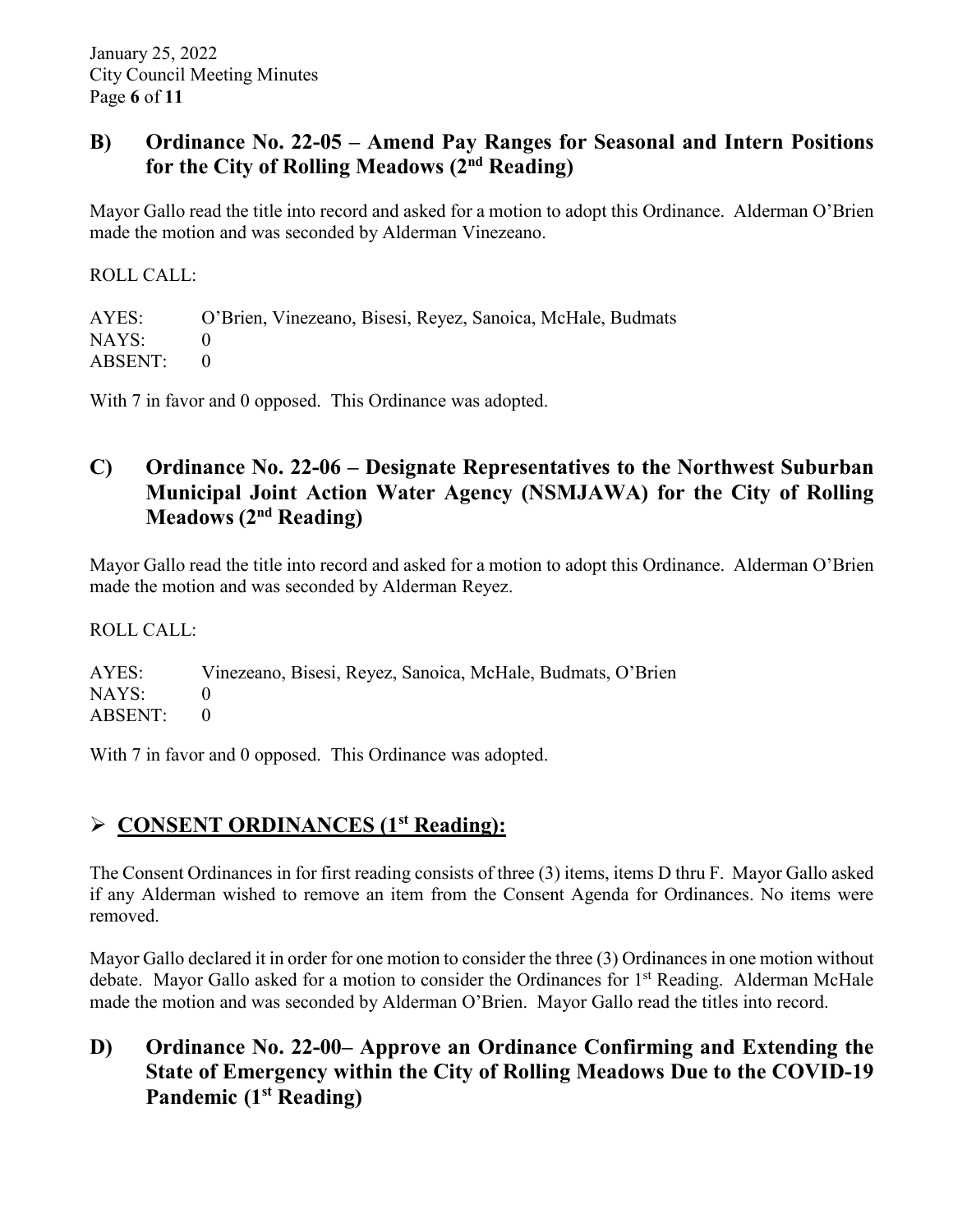- **E) Ordinance No. 22-00 – Grant Approval of a Special Use Authorizing an Electronic Message Sign, and Other Relief Necessary to Accommodate the Electronic Sign for Community Church of Rolling Meadows at 2720 Kirchoff Road (1st Reading)**
- **F) Ordinance No. 22-00 – Amend Chapter 6, "Alcoholic Beverages", of the Code of Ordinances to Create a Class K Liquor License and to Correct References related to Video Gaming (1st Reading)**

ROLL CALL:

AYES: Bisesi, Reyez, Sanoica, McHale, Budmats, O'Brien, Vinezeano NAYS: 0 ABSENT: 0

With 7 in favor and 0 opposed. The Ordinances were moved forward for  $2<sup>nd</sup>$  reading.

# **NEW BUSINESS:**

# **G) MOTION TO APPROVE PAYMENT OF BILLS ON WARRANT 1/25/2022**

Mayor Gallo asked for a motion to approve the Warrant. Alderman O'Brien made the motion and was seconded by Alderman Vinezeano.

ROLL CALL:

AYES: Reyez, Sanoica, McHale, Budmats, O'Brien, Vinezeano, Bisesi NAYS: 0 ABSENT: 0

With 7 in favor and 0 opposed. The Warrant was approved.

# **CONSENT RESOLUTIONS:**

The Consent Resolutions consisted of two (2) items, items H and I. Mayor Gallo asked if any Alderman wished to remove any item from the Consent Agenda for Resolutions. No items were removed.

Mayor Gallo declared it in order for one motion to consider the Resolutions in one motion without debate. Alderman McHale made the motion and was seconded by Alderman O'Brien. Mayor Gallo read the titles into the record.

# **H) Resolution No. 22-R-14 – Appoint City Representatives to the O'Hare Noise Compatibility Commission (ONCC)**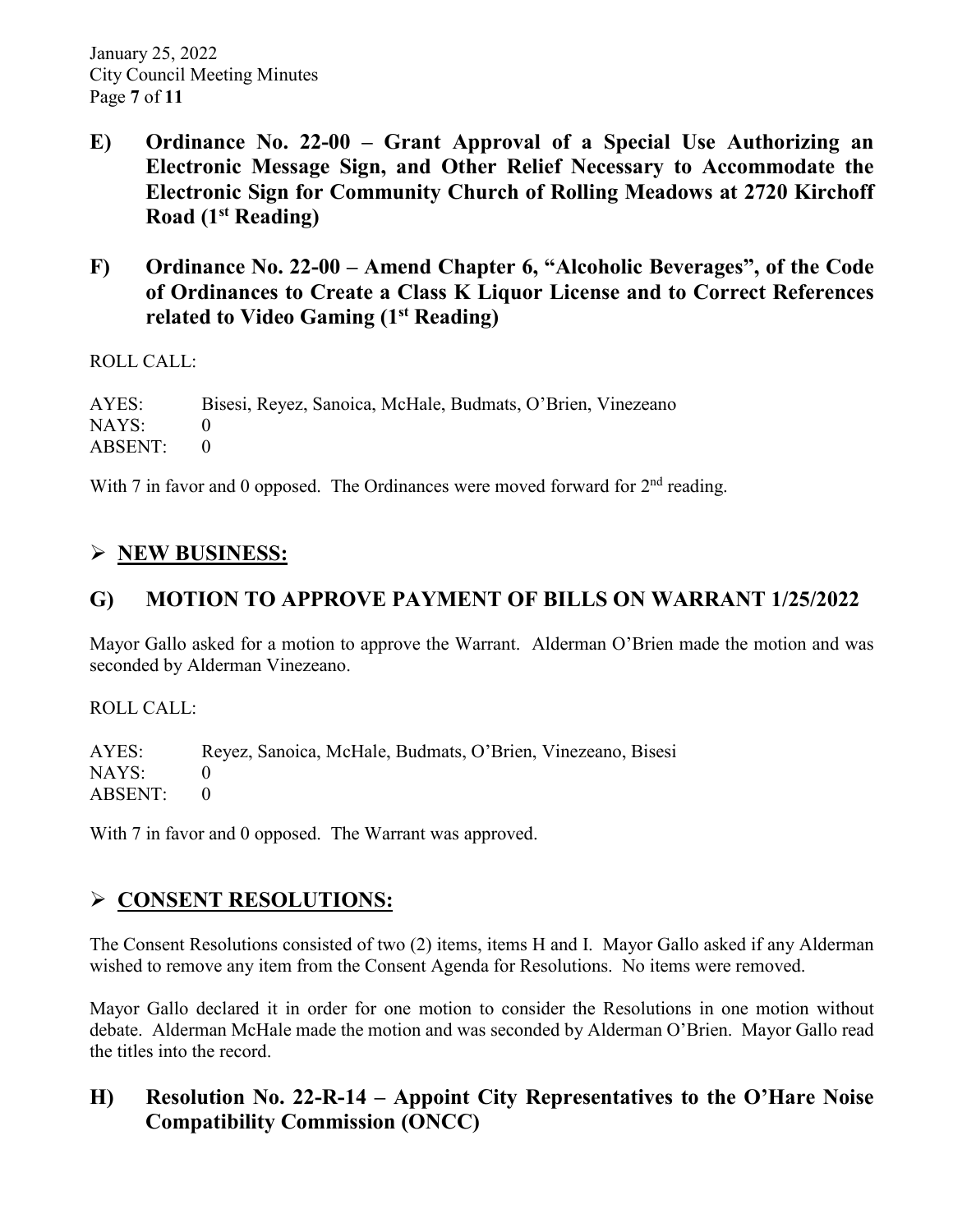## **I) Resolution No. 22-R-15 – Approve an Intergovernmental Agreement with the Village of Arlington Heights for the Wilke Road Resurfacing & Multi-Use Path Project, Phase 1 Engineering Services**

ROLL CALL:

AYES: Sanoica, McHale, Budmats, O'Brien, Vinezeano, Bisesi, Reyez NAYS: 0 ABSENT: 0

With 7 in favor and 0 opposed. The Resolutions were adopted.

# **OTHER BUSINESS & REPORTS:**

| <b>Mayor's Appointments:</b>  | None                                 |
|-------------------------------|--------------------------------------|
| <b>Mayor's Proclamations:</b> | Alice Fitzgerald Turns 100 Years Old |
| <b>City Clerk's Report:</b>   | None                                 |

**City Staff Reports:** 

**Rob Sabo, City Manager reviewed the following:** 

## **1) Community Items of Interest**

- 1) Only a few weeks remain to recycle your holiday lights, extension cords and power strips. Items can be dropped into the collection boxes outside of City Hall until February  $4<sup>th</sup>$ . For details about this program, visit [www.elginrecycling.com.](http://www.elginrecycling.com/)
- 2) The City will be canceling two upcoming indoor events in February and March. Taste the Town, scheduled for February  $26<sup>th</sup>$ , and the St. Pat's Day Dinner, scheduled for March  $12<sup>th</sup>$ , due to the economic and staffing challenges the restaurant industry is currently facing and also uncertainties related to attendance in light of various COVID related mandates which currently exist. We hope to bring these two events back in 2023. While we aren't holding our Taste the Town event this year, we encourage everyone to dine at or carry out from our Rolling Meadows restaurants. Let's fill our restaurants and show them some Rolling Meadows love!
- 3) The Rolling Meadows Police Department continues to accept donations for the new HOPE FUND to assist victims of disasters, domestic violence, child abuse and other hardships. Donations to the HOPE FUND can be made by visiting the Go Fund Me page located at [www.gofundme.com/f/rmpd-hope-fund.](http://www.gofundme.com/f/rmpd-hope-fund)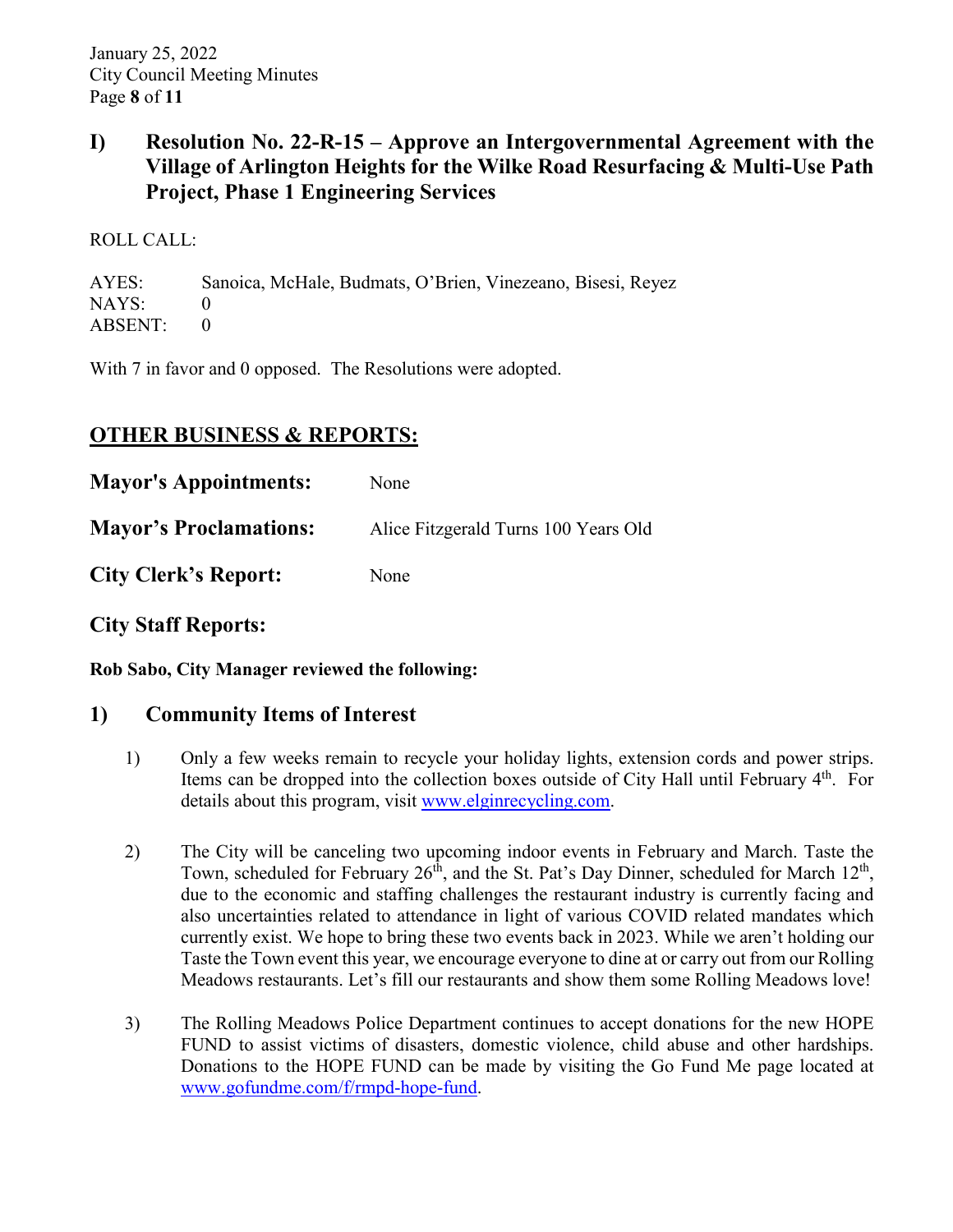January 25, 2022 City Council Meeting Minutes Page **9** of **11**

#### **Rob Sabo, City Manager reviewed the following:**

#### **2) February 8, 2022 City Council Draft Agenda**

*MOTION TO APPROVE CITY COUNCIL MINUTES OF JANUARY 18, 2022 COMMITTEE-OF-THE-WHOLE MEETING AND JANUARY 25, 2022 CITY COUNCIL MEETING* 

*MOTION TO DEVIATE:* 

*MAYOR'S REPORT:*

*WARD REPORTS:*

*MEETING OPEN TO THE PUBLIC FOR 20 MINUTES:* 

#### *PENDING:*

- *A) Ordinance No. 22-00 – Approve an Ordinance Confirming and Extending the State of Emergency within the City of Rolling Meadows Due to the COVID-19 Pandemic (2nd Reading)*
- *B) Ordinance No. 22-00 – Grant Approval of a Special Use Authorizing an Electronic Message Sign, and Other Relief Necessary to Accommodate the Electronic Sign for Community Church of Rolling Meadows at 2720 Kirchoff Road (2nd Reading)*
- *C) Ordinance No. 22-00 – Amend Chapter 6, "Alcoholic Beverages", of the Code of Ordinances to Create a Class K Liquor License and to Correct References related to Video Gaming (2nd Reading)*

*CONSENT ORDINANCES:* 

- *D) Ordinance No. 22-00 – Approve an Ordinance Confirming and Extending the State of Emergency within the City of Rolling Meadows Due to the COVID-19 Pandemic (1st Reading)*
- *E) Ordinance No. 22-00 – Amend the Alcohol Liquor Code to Increase the Number of Licenses Permitted Under the Class K Liquor License – Aloft Hotel located at 3405 W. Algonquin Road (1st Reading)*

*NEW BUSINESS:*

*F) MOTION TO APPROVE PAYMENT OF BILLS ON WARRANT FEBRUARY 8, 2022*

#### *CONSENT RESOLUTIONS:*

- *G) Resolution No. 22-R-00 – Approve Local Public Agency Agreement for Federal Participation with Illinois Department of Transportation for Proposed Hicks Road Bike Path – Phase II Engineering*
- *H) Resolution No. 22-R-00 – Award a Contract for Phase II Engineering Services for Hicks Road Bike Path*
- *I) Resolution No. 22-R-00 – Approve Rebuild Illinois (RBI) Appropriations for Road Reconstruction Program*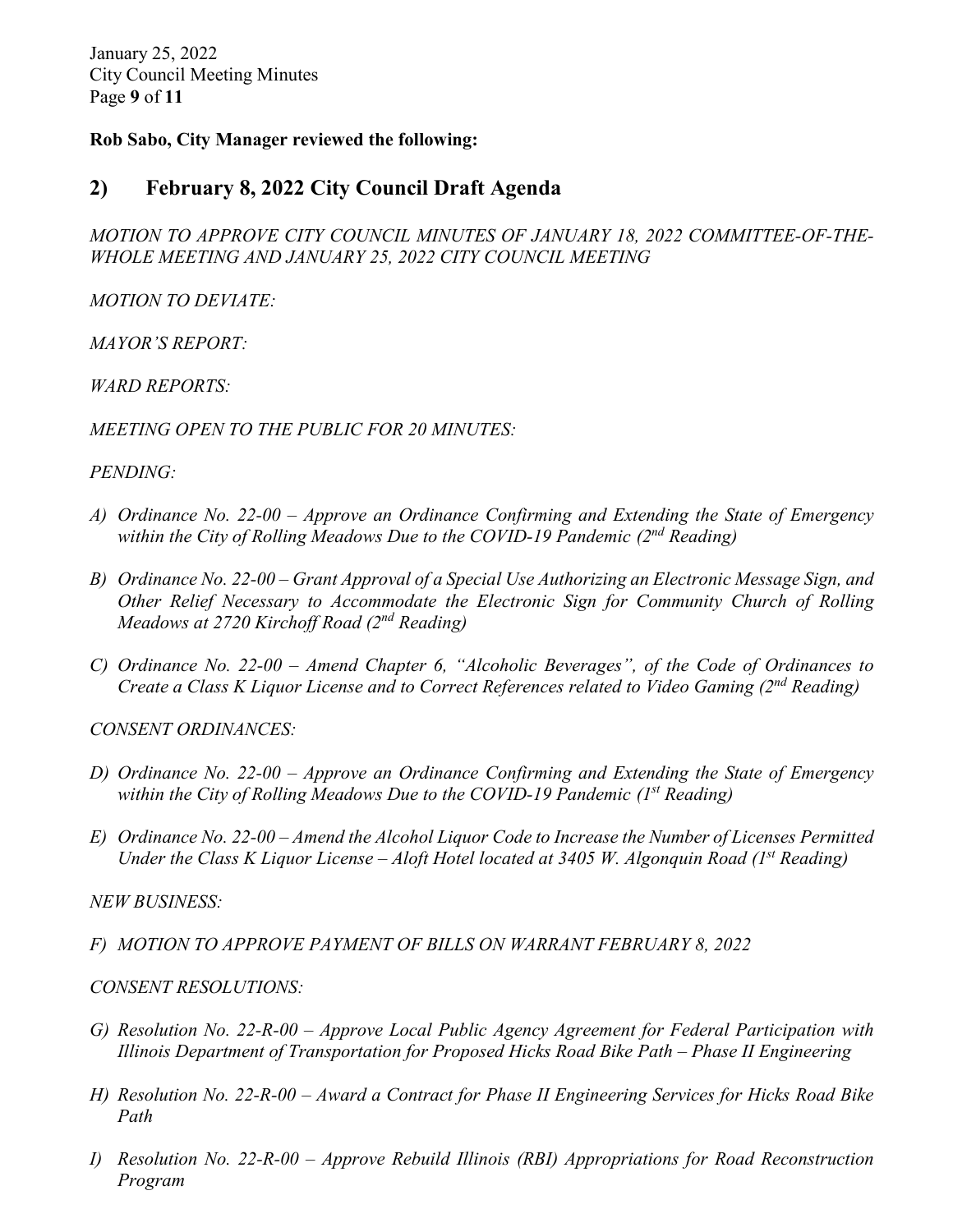January 25, 2022 City Council Meeting Minutes Page **10** of **11**

- *J) Resolution No. 22-R-00 – Award Contract for Engineering Services for Kennedy Pond Survey*
- *K) Resolution No. 22-R-00 – Approve Easement at 2200 Algonquin to Accommodate Bike Path Improvements*

*OTHER BUSINESS & REPORTS:* 

| Mayor's Appointments:                             |                                                       |
|---------------------------------------------------|-------------------------------------------------------|
| <b>Mayor's Proclamations:</b>                     |                                                       |
| City Clerk's Report:                              |                                                       |
| City Staff Reports:<br>$\prime$<br>2)<br>3)<br>4) | Community Items of Interest                           |
|                                                   | January 2022 New Businesses                           |
|                                                   | Carnegie Drainage Improvement Status Report           |
|                                                   | February 15, 2022 Committee of the Whole Draft Agenda |
|                                                   | February 22, 2022 City Council Draft Agenda           |

#### *MATTERS NOT ON THE AGENDA:*

#### *CLOSED SESSION:*

- *1) Pending or Imminent Litigation – 5 ILCS 120/2 (c) (11) of the Illinois Open Meetings Act – To consider litigation, when an action against the public body has been filed or is probable or imminent based upon the finding of the City Council.*
- *2) Personnel - 5 ILCS 120/2 (c) (1) of the Illinois Open Meetings Act – To consider the appointment, employment, compensation, discipline, performance, or dismissal of a specific employee of the public body.*

*ADJOURNMENT:* 

#### **MATTERS NOT ON THE AGENDA:**

Alderman Vinezeano stated that in light of the situation of that happened in Ward 4 this week near the high school, she just wanted to remind residents that City Staff and the Rolling Meadows Police Department do not monitor Community Chatter on Facebook so if you see something that is concerning you need to call 911. Luckily, there were a few citizens that witnessed a potentially very dangerous situation and called the police and if those individuals had just relied on Community Chatter something terrible could have happened. Police Chief Nowacki advised that if someone witnesses any type of crime or dangerous situation or if you need to speak with a police officer to call 911. The incident that happened last week was a traffic related matter and it could have been a very dangerous situation and we are investigating that matter.